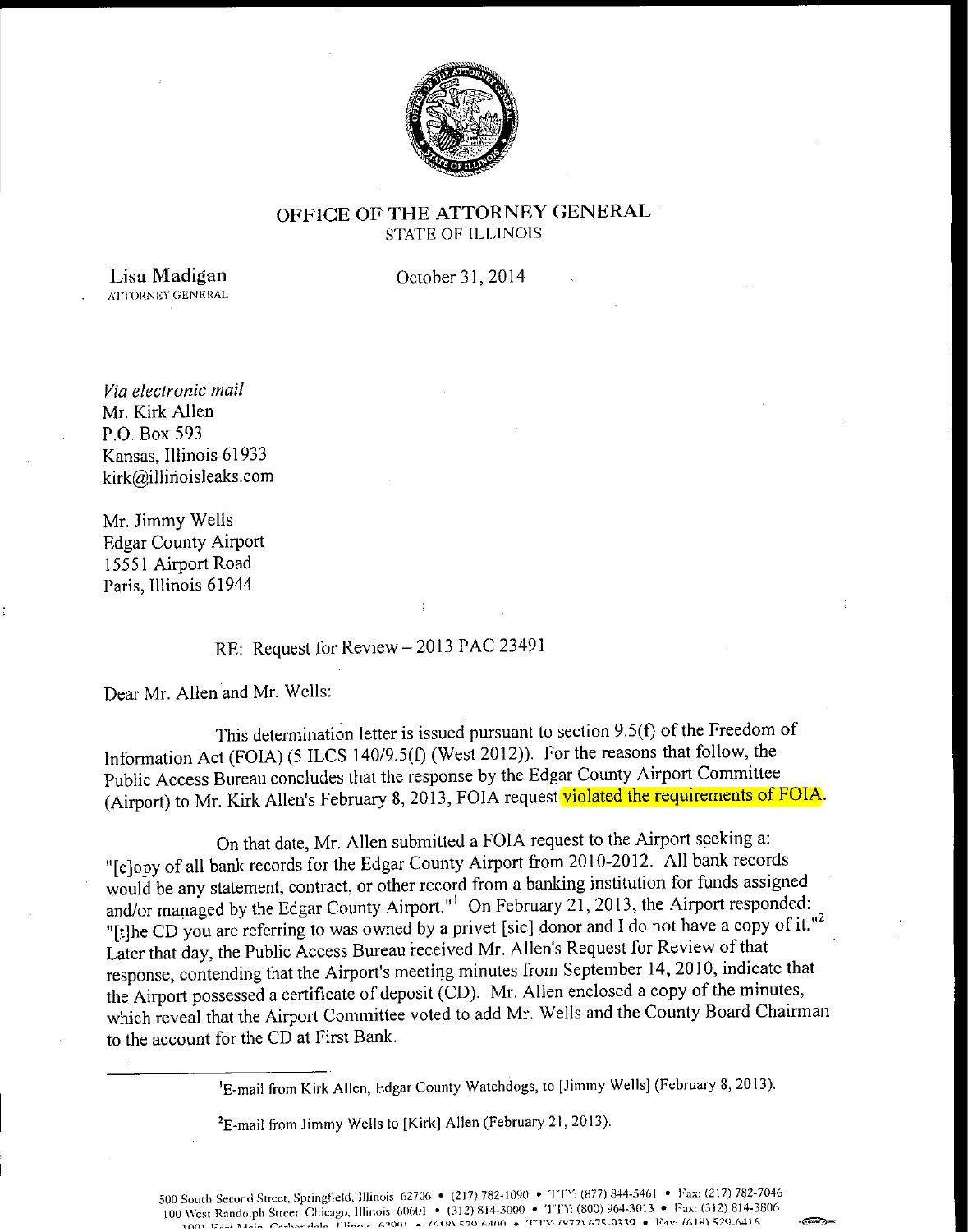On March 5, 2013, this office forwarded a copy of Mr. Allen's Request for Review to the Airport and requested a written explanation of its response to his request. On March 13, 2013, this office received the Airport's response, claiming:

> The confusion around this request is that the Edgar County Airport does not have a bank account per say [sic]. The Edgar Airport Committee had an account established by an ano[nymous] private donor for Jong term projects. The account has been closed and the remaining funds were turned over to the County Treasure[r] to be put in the Edgar County Treasur[y].<sup>3</sup>

On April 3, 2013, Mr. Allen replied by providing a signature card from Citizens National Bank in Paris, Illinois, for a bank account owned by the Airport, as well as pages which appear to provide its account activity and transaction history. Moreover, Mr. Allen provided a copy ofa February 21, 2013, First Farmers Bank & Trust cashier's check from the Airport to Edgar County in the amount of\$1,145.22, together with an Edgar County Treasurer's record dated February 21, 2013, memorializing the receipt of the proceeds from the closing of the i Airport's First Farmers Bank & Trust bank account. In addition, Mr. Allen provided a February 13, 2013, e-mail from the Edgar County Treasurer asserting that he was aware of an account at First Farmers Bank & Trust that the Airport managed.

On July 11, 2013, an Assistant Attorney General (AAG) in the Public Access Bureau contacted the Airport by e-mail and asked the Airport to clarify whether it owned or managed any bank accounts from 2010 through 2012 and whether it managed or had access to the CD account referenced by Mr. Allen. The AAG also asked the Airport to detail any efforts it made to obtain information about the CD account and to provide a brief description of how the Airport's funds are managed. On July 17, 2013, Mr. Jimmy Wells, the Airport Manager replied:

> In regards to the FOIA report Mr. Allen was requesting is referring to is money that Jack Asher a Local Attorney had set aside from his personal account for projects to help the airport. Mr. Allen was requesting a copy of the CD Certificate of Deposit I requested the information from the bank and they do not keep the copy of the CD. I supplied a[n] affidavit from the bank which I will include in a letter for your inspection that the bank do not have the CD. I did obtain information from First Bank [and] am sending you a copy of what they gave me which shows a  $\frac{1}{5}$  35,898.92 check

<sup>3</sup>Letter from Jimmy Wells, Airport Manager, to Tola Sobitan, Assistant Attorney General (March

13, 2013).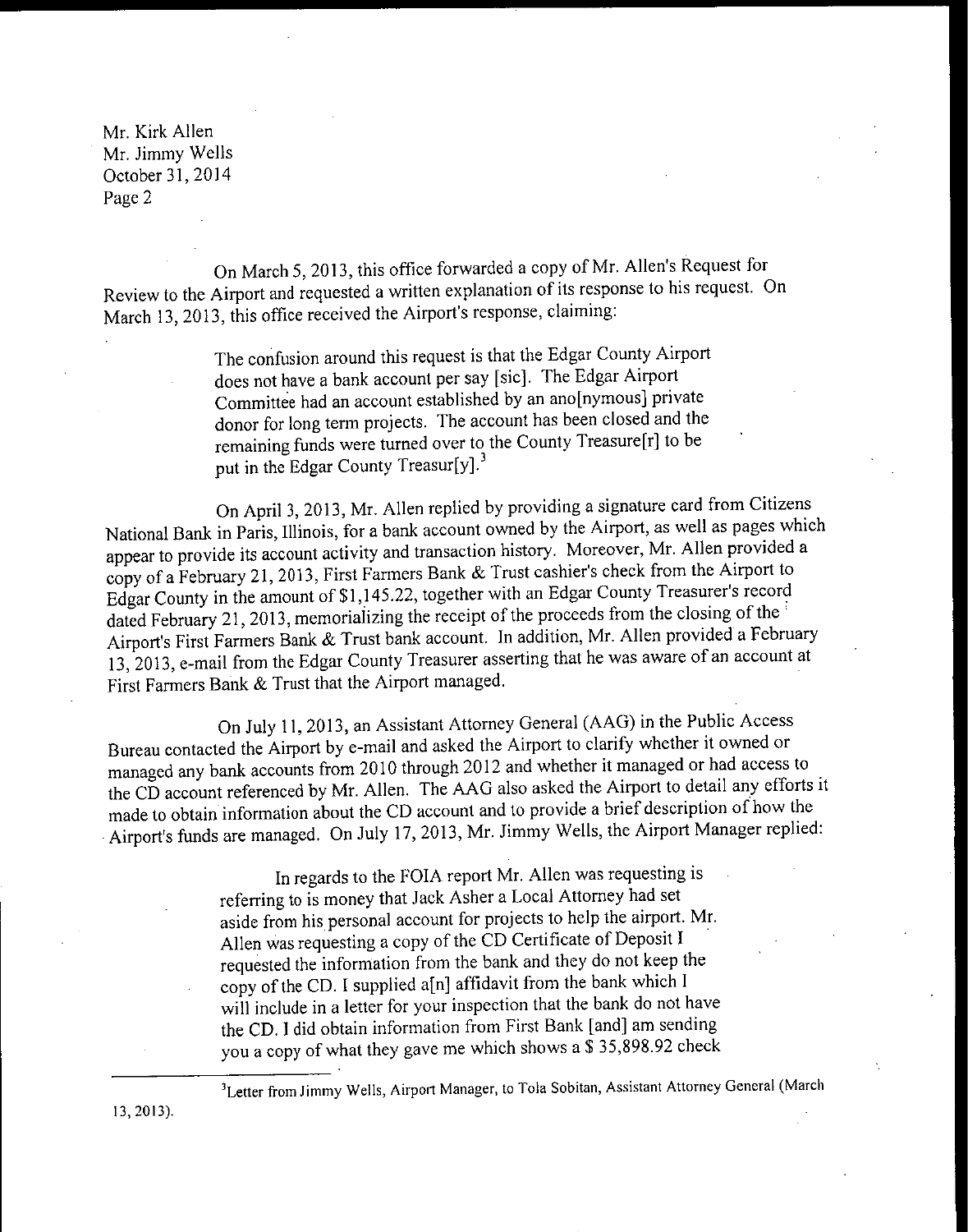> that was written to the State of Illinois Treasurer PROJ. PRG-4018. Fed PROJ. 3-17-SBGP-80-85-88-94, this check cleared out this account. I am mailing you a copy of the documentation. <sup>4</sup>

The Airport enclosed copies of: (1) a cashier's check for \$35,898.92 from the Airport to the State of Illinois Treasurer; (2) an April 19, 2013, letter from First Bank & Trust, sb, concerning CD documentation; (3) an account agreement between the Edgar County Airport Committee and First Bank & Trust, sb., dated August 27, 2010; (4) a CD in the amount of \$35,689.66, dated August 27, 2010, from First Bank & Trust, sb, and; (5) a Truth in Savings Disclosure dated August 27, 2010, from First Bank & Trust, sb, pertaining to the CD that was set to mature on January 29, 2011. The letter from First Bank & Trust, sb, concerning CD documentation, stated:

> In response to your request for a copy of a Certificate of Deposit, we regret to inform you that we don't retain copies nor the original Certificates. When a CD is opened, the account holder is issued a Certificate, and presents it when the account is closed, and the CD document is marked as such and returned to the account holder.<sup>5</sup>

Correspondingly, at the top of the first page of the copy of the CD that the Airport provided is a note dated July 15, 2013, stating that the document is a re-creation, not an original.

On August 12, 2013, Mr. Allen replied by providing: (1) a copy of a May 31, 2011, cashier's check from the Airport's account at Citizens National Bank to the State of Illinois Treasury in the amount of \$14, 101.08, and; (2) Airport meeting minutes from December 9, 2008, documenting "that the Airport has come into good fortune of receiving a C.D. This money will be set aside for land acquisition."<sup>6</sup> Mr. Allen alleged that the Airport has provided no accounting of where the funding for that check came from.

'E-mail from Jimmy Wells, Airport Manager, to Tola Sobitan, Assistant Attorney General, Public Access Bureau, Office of the Illinois Attorney General (July 17, 2013).

<sup>5</sup> Letter from Angela Downs, Supervisor Retail Deposit Services, First Bank & Trust, sb, to whom it may concern (April 19, 2013).

'Edgar County Airport Committee, Meeting, December 9, 2008, Minutes I.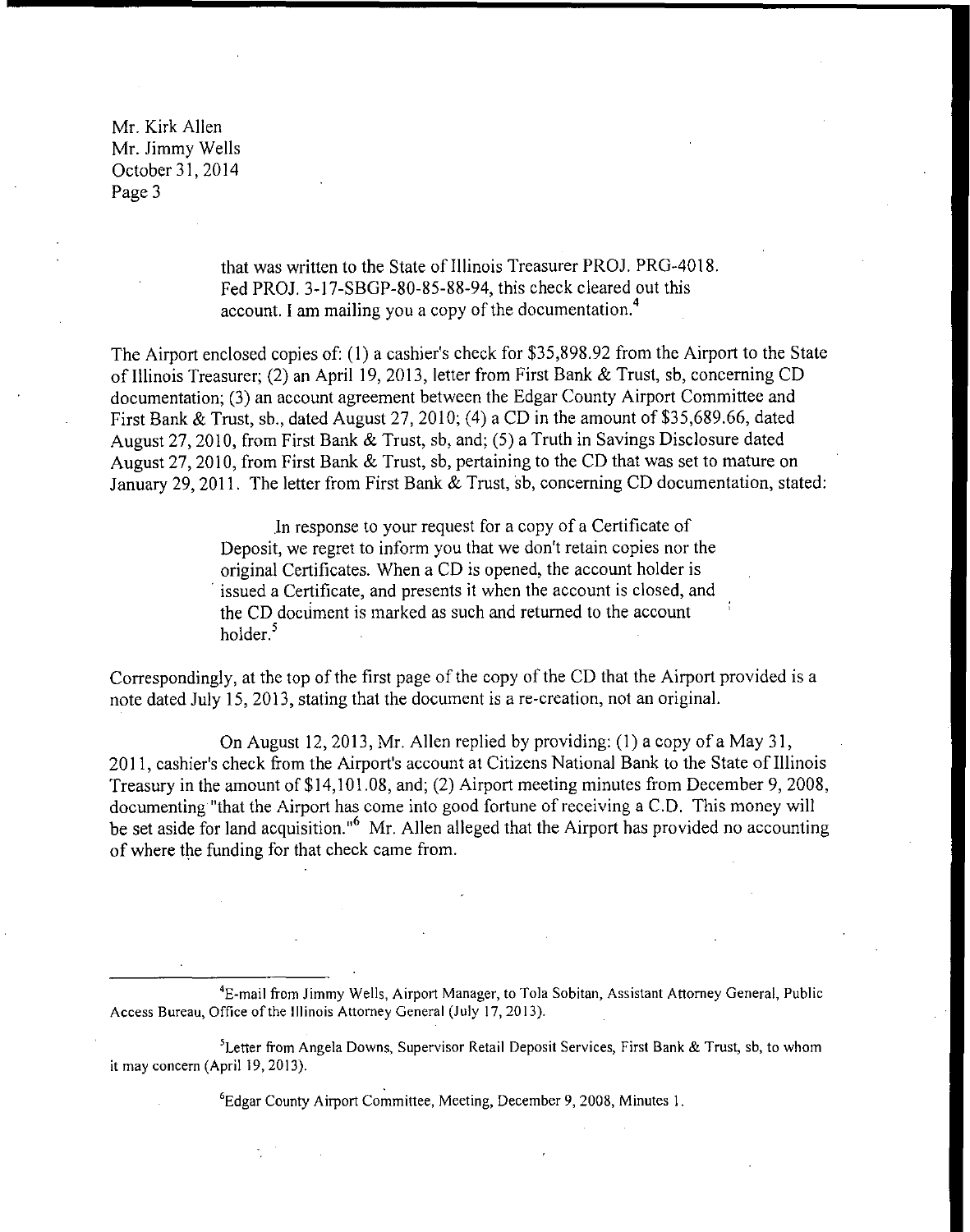## **DETERMINATION**

FOIA provides that "all records in the custody or possession of a public body" are open to inspection or copying. 5 ILCS 140/1.2 (West 2012). Significantly, section 2.5 of FOIA (5 ILCS 140/2.5 (West 2012)) specifies: "All records relating to the obligation, receipt, and use of public funds of the State, units of local government, and school districts are public records subject to inspection and copying by the public." When presented with a FOIA request, a public body is required to conduct a "reasonable search tailored to the nature of a particular request." *Campbell v. U.S. Dep't of Justice,* 164 F.3d 20, 28 (D.C. Cir. 1998). A public body is not required to "search every record system[,]" but it "cannot limit its search to only one record system if there are others that are likely to turn up the requested information." *Oglesby v. U.S. Dep't of the Army,* 920 F.2d 57, 68 (1990).

Mr. Allen's FOIA request is clear and unambiguous; he sought "any statement, contract, or other record from a banking institution for funds assigned and/or managed by the Edgar County Airport" from 2010 through 2012.<sup>7</sup> Upon receipt of Mr. Allen's request, the Airport failed to provide any responsive records. After this office inquired into Mr. Allen's Request for Review, the Airport provided limited information concerning a CD at First Bank & Trust, sb. However, as detailed above, it appears possible if not probable that the Airport possesses additional responsive records concerning that CD or one or more accounts at other banks. Further, the Airport has not provided this office with a sufficient explanation of how it maintains banking records, or an adequate description of the specific measures it took to try to locate all bank records for the Airport from 2010-2012. Accordingly, this office is unable to conclude that the Airport conducted a reasonable search for records responsive to Mr. Allen's request or provided all of the responsive records that it possesses. Therefore, we conclude that the Airport's response to Mr. Allen's FOIA request violated the requirements of FOIA.

In accordance with that conclusion, this office directs the Airport to perform a reasonable search for records responsive to Mr. Allen's request and to issue a supplemental response disclosing all of the responsive records to him. The Airport's supplemental response should provide a detailed explanation of the specific measures that were taken to search for the requested records.